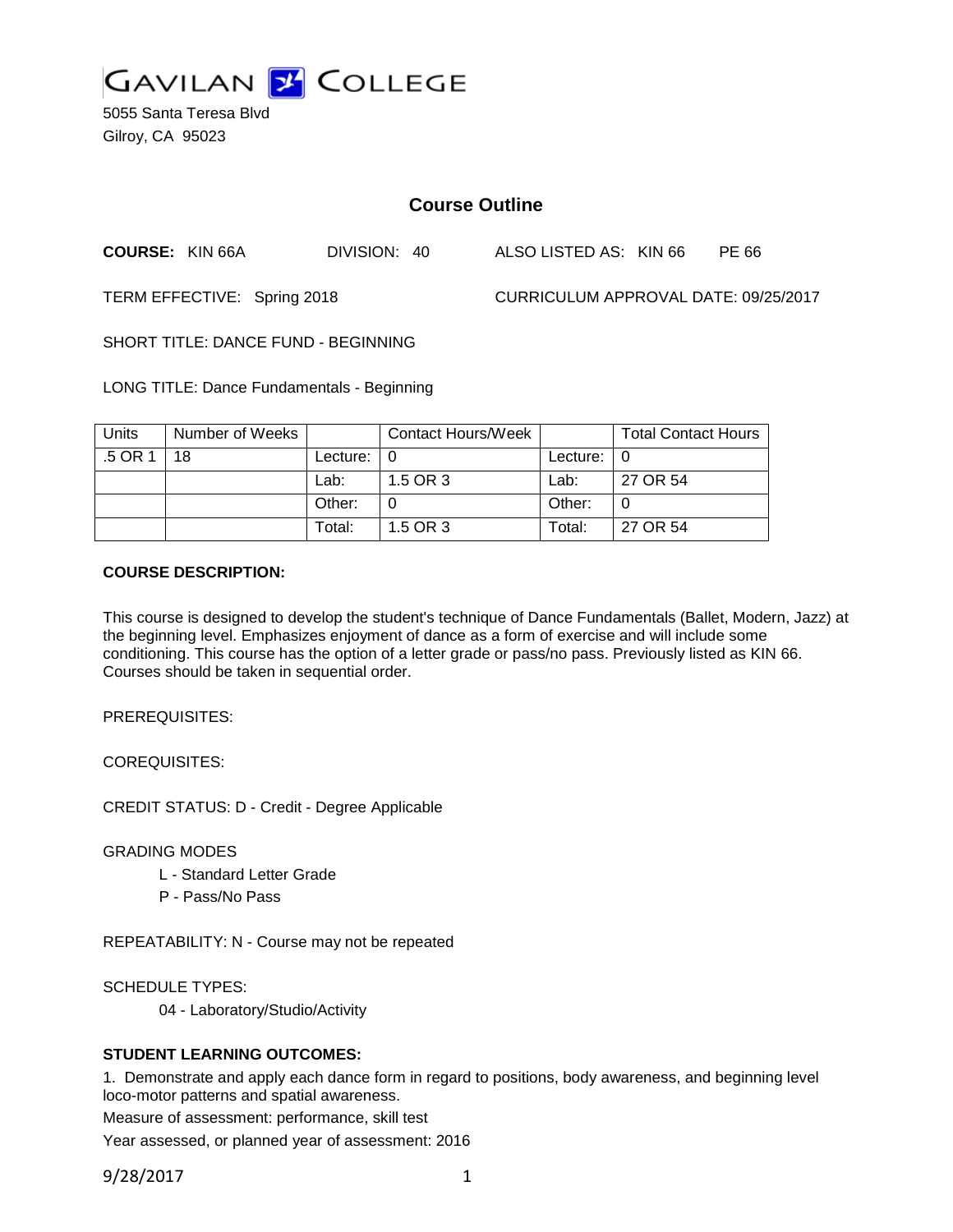Semester: Fall

2. Express an appreciation of their own unique body and its ability to perform dance as an expressive art form.

Measure of assessment: discussion, performance

Year assessed, or planned year of assessment: 2016

# **CONTENT, STUDENT PERFORMANCE OBJECTIVES, OUT-OF-CLASS ASSIGNMENTS**

Curriculum Approval Date: 09/25/2017

4.5 - 9 Hours:

Content: Orientation. Classes will emphasize conditioning through gross motor skill development utilizing movement and music.

Student Performance Objectives: Demonstrate, with the use of music, their ability to move across space.

6 - 12 Hours:

Content: Introduce beginning level ballet, as it is the foundation for the other forms of dance. This section will introduce the students to the fundamentals. The students will learn beginning positions (such as Plie', Releve' Tendu, and Degage), alignment, posture, traveling steps, isolations, and spatial orientation. Material covered will include basic vocabulary, strength, coordination, flexibility, agility, endurance, control, and grace.

Student Performance Objectives: Apply beginning level ballet vocabulary and demonstrate positions, traveling steps, poses and isolation's. Participate in class activities.

1.5 - 3 Hours:

Content: Midterm performance.

Student Performance Objectives: Demonstrate the skills learned.

6 - 12 Hours:

Content: Introduce beginning level modern dance. Students will learn basic positions, gestures, and traveling steps. Material covered will include basic vocabulary, strength, coordination, flexibility, agility, endurance, control, and grace.

Student Performance Objectives: Apply their sense of form, alignment, and technique from ballet to modern dance. Apply the

fundamentals of motion and space by utilizing beginning level modern dance techniques. Participate in class activities.

3 - 6 Hours:

Content: The students will learn the fundamentals of spatial orientation and will gain an awareness and appreciation of their own unique body in relation to dance as an expressive art form.

Student Performance Objectives: Discuss their awareness and appreciation of their own unique body in relation to dance as an expressive art form. Participate in class activities.

3 - 6 Hours:

Content: Introduce beginning level jazz and/or beginning level tap if the instructor has expertise in this form of dance. For jazz, the students will learn basic positions and beginning level loco-motor movements and isolation's. This could include basic jazz dance

steps such as jazz square, chasse, jazz layout, jazz walk, and chanie turn. The students will gain an awareness and appreciation of their own unique movement styles as it relates to jazz and/or tap dance as a dynamic art form.

Student Performance Objectives: Demonstrate basic positions and beginning level loco-motor movements of jazz and/or tap dance. Participate in class activities.

1.5 - 3 Hours:

Content: Prepare for final. In small groups students will practice 1 of 3 dance performances provided by the instructor.

Student Performance Objectives: Demonstrate a dance performance utilizing the skills learned throughout the class.

2 Hours: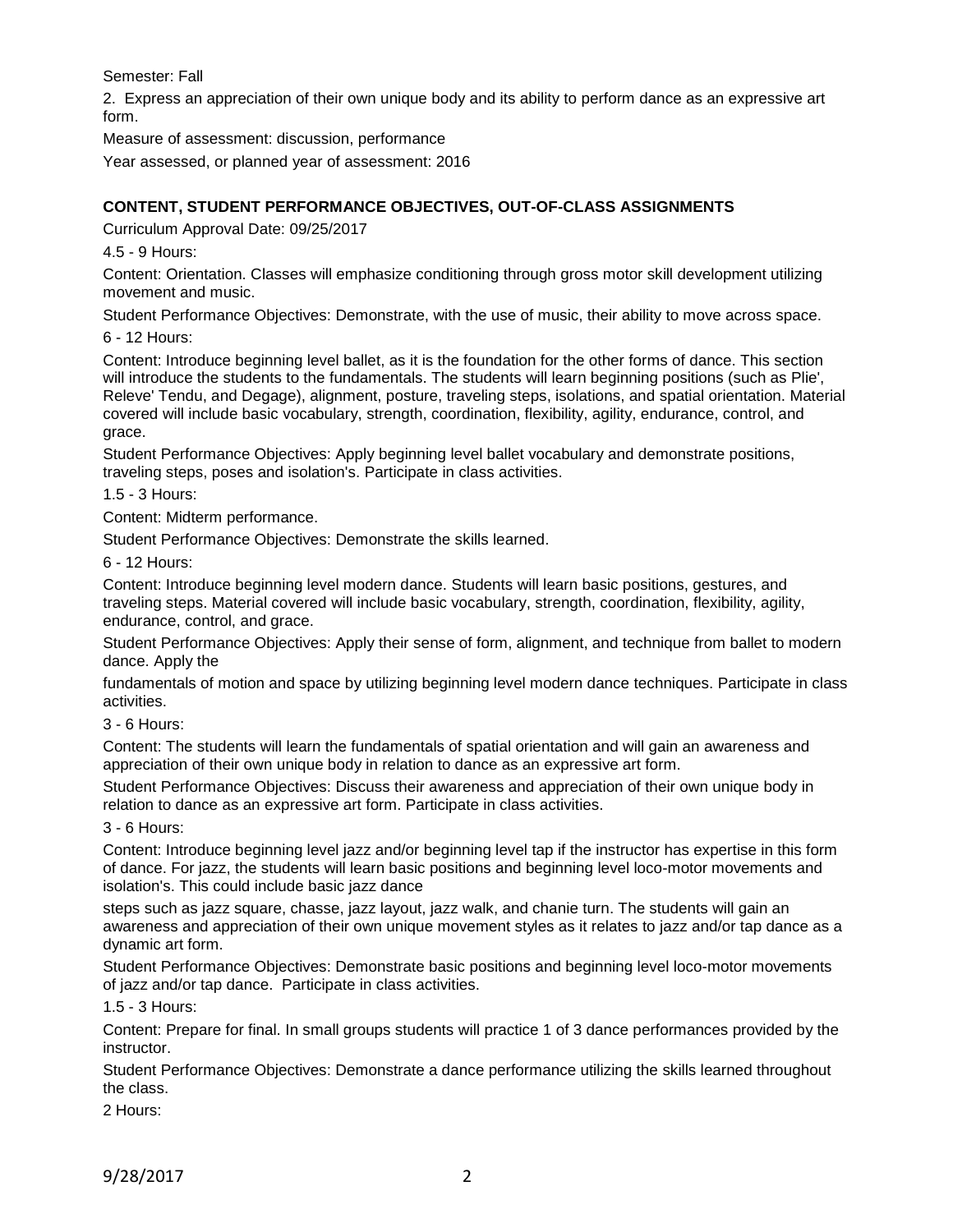## **METHODS OF INSTRUCTION:**

Demonstration. Small group participation. Discussion.

#### **OUT OF CLASS ASSIGNMENTS:**

Required Outside Hours: Assignment Description: As this is a lab class no out of class assignments are required.

### **METHODS OF EVALUATION:**

Skill demonstrations Percent of total grade: 40.00 % Percent range of total grade: 30% to 50% Demonstration Exams Other methods of evaluation Percent of total grade: 60.00 % Percent range of total grade: 50% to 70% Requires student participation.

#### **REPRESENTATIVE TEXTBOOKS:**

Recommended Representative Textbooks No textbook required. Handouts will be provided as needed.

## **ARTICULATION and CERTIFICATE INFORMATION**

Associate Degree: GAV E1, effective 201570 CSU GE: CSU E, effective 201570 CSU E1, effective 201370 IGETC: CSU TRANSFER: Transferable CSU, effective 201570 UC TRANSFER: Transferable UC, effective 201570

SUPPLEMENTAL DATA: Basic Skills: N Classification: Y Noncredit Category: Y Cooperative Education: Program Status: 1 Program Applicable Special Class Status: N CAN: CAN Sequence: CSU Crosswalk Course Department: KIN CSU Crosswalk Course Number: 66A Prior to College Level: Y Non Credit Enhanced Funding: N Funding Agency Code: Y In-Service: N Occupational Course: E

9/28/2017 3